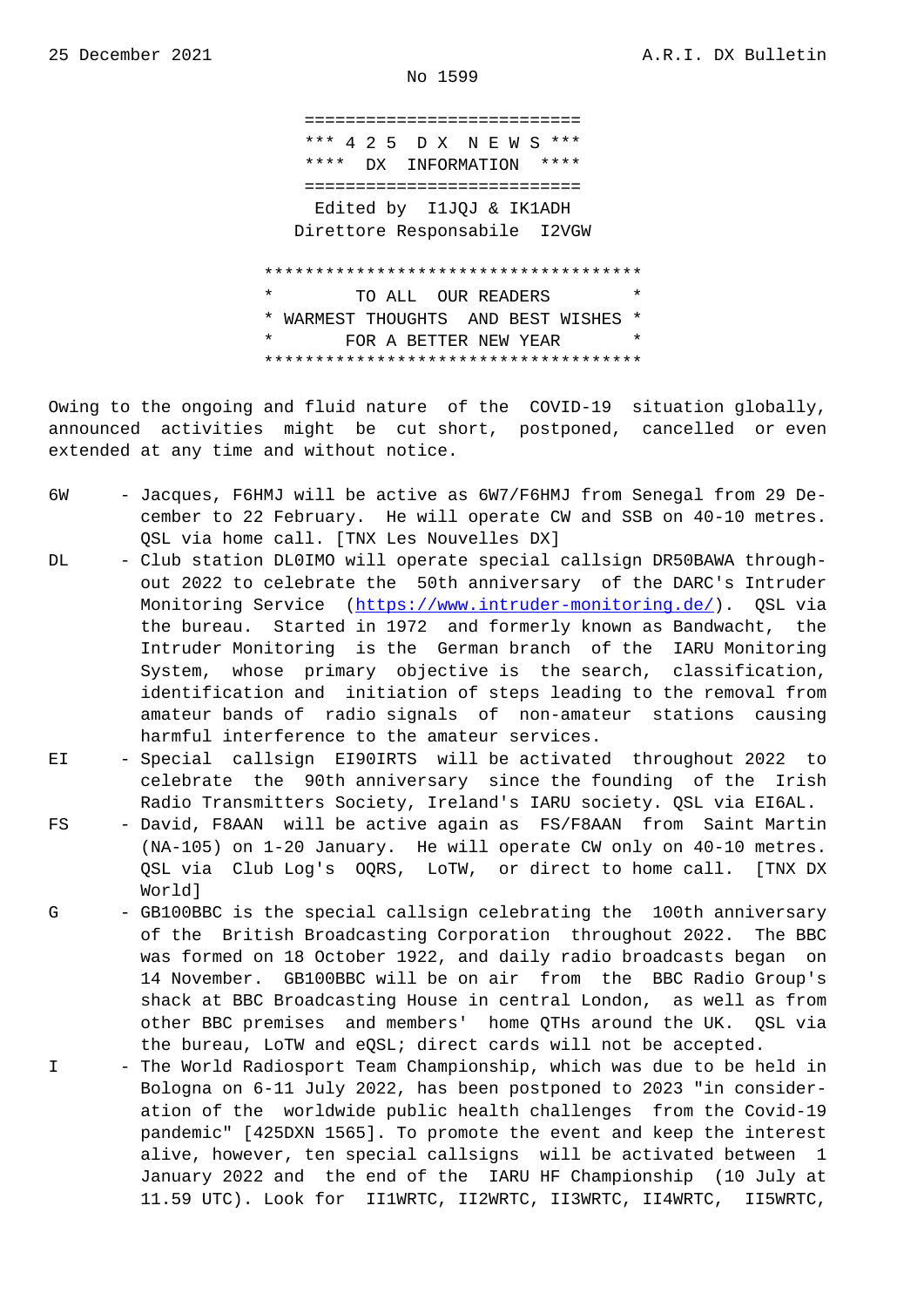bands CW, SSB, RTTY and FT8. A certificate for working the special stations will be available after the end of the event; see https://www.wrtc2022.it/en/wrtc2022-award-19.asp for the rules and the real-time scoreboard.

- OX Nils, SM3UQK has been based at the Nerlerit Inaat Airport in east ern Greenland (NA-018) since 18 December, and will remain there [until 4 January. In his spare time he is QRV as](https://www.wrtc2022.it/en/wrtc2022-award-19.asp) OX/SE3A mainly on 20 metres. QSL via SM3UQK, direct or bureau.
- OZ Queen Margrethe II acceded to the Danish throne on the death of her father Frederik IX (14 January 1972). Celebrating Her Majesty's Golden Jubilee, special callsign OZ50Q will be activated on 1-31 January. A number of certificates will be available; complete in formation can be found on https://www.qrz.com/db/OZ50Q.
- OZ Special callsign OZ50DDXG will be activated throughout 2022 to cel ebrate the 50th anniversary of the Danish DX Group, founded on 27 May 1972. QSL via Club Lo[g](https://www.qrz.com/db/OZ50Q)'[s OQRS, or via OZ1ACB. Vari](https://www.qrz.com/db/OZ50Q)ous certifi cates will be available, see https://www.qrz.com/db/OZ50DDXG for complete information. [TNX OZ1IKY]
- PJ7 Jeff, VA3QSL will be active holiday style as PJ7/VA3QSL from Sint Maarten (NA-105) from 4 January to 6 February. He will operate CW, SSB and digital modes on 40-6 [metres. QSL via home call \(direct](https://www.qrz.com/db/OZ50DDXG) or bureau) and LoTW.
- PY Rafael, PP2OK and Robson, PY6TV will be active as ZY6A from Ilha dos Frades (SA-023) on 20-23 January. Rafael will operate SSB (7163, 14230, 21275 and 28475 kHz) and Robson will operate CW (7018, 14018, 21018 and 28018 kHz). QSL direct to PY6TV; logsearch on Club Log.
- SP Dominik SQ9ORN, Maciek SP9RBL, Pawel SN9PJ and Thomas SP9TL will be active "out in the field" between 1 January and 14 December 2022, and will operate special callsigns HF9FIELD (January, April, July and October), SN9FIELD (February, May, August and November) and SP9FIELD (March, June, September and December). QSL via eQSL. A certificate will be available for working the 3 special stations; the details will be published on https://www.qrz.com/db/HF9FIELD.
- UA0 Special callsign R075F will be active from 1 January to 28 February to mark the 75th anniversary since the formation of present-day Sakhalin oblast. QSL via LoTW; paper QSLs will not be issued.
- UN Celebrating the New Year, the Al[maty Amateur Radio League, in coo](https://www.qrz.com/db/HF9FIELD)p eration with the Association of Amateur Radio Services of Kaza khstan, will be active as UP2022HNY, UO2022HNY, UN2022HNY and UP2022SG (the suffix stands for Snegurochka, the "Snow Maiden") from 25 December to 14 January. QSL via LoTW; two certificates will be available on https://hamlog.online/.
- W The Straight Key Century Club's annual on-air event, commemorating the club's founding in 2006, will run on 2-31 January. Look for K3Y to be aired fro[m the ten US call areas](https://hamlog.online/) (K3Y/0 through K3Y/9), plus /KH6, /KL7 and /KP4. Information on the event and QSLing instruc tions can be found on https://skccgroup.com/k3y/k3y.php.
- Z3 Michael, DF8AN will be QRV as Z38/DF8AN from Skopje, North Macedo nia from 29 December to 5 January. He will operate CW and digital modes. QSL via home ca[ll, direct or bureau; he does not](https://skccgroup.com/k3y/k3y.php) use LoTW.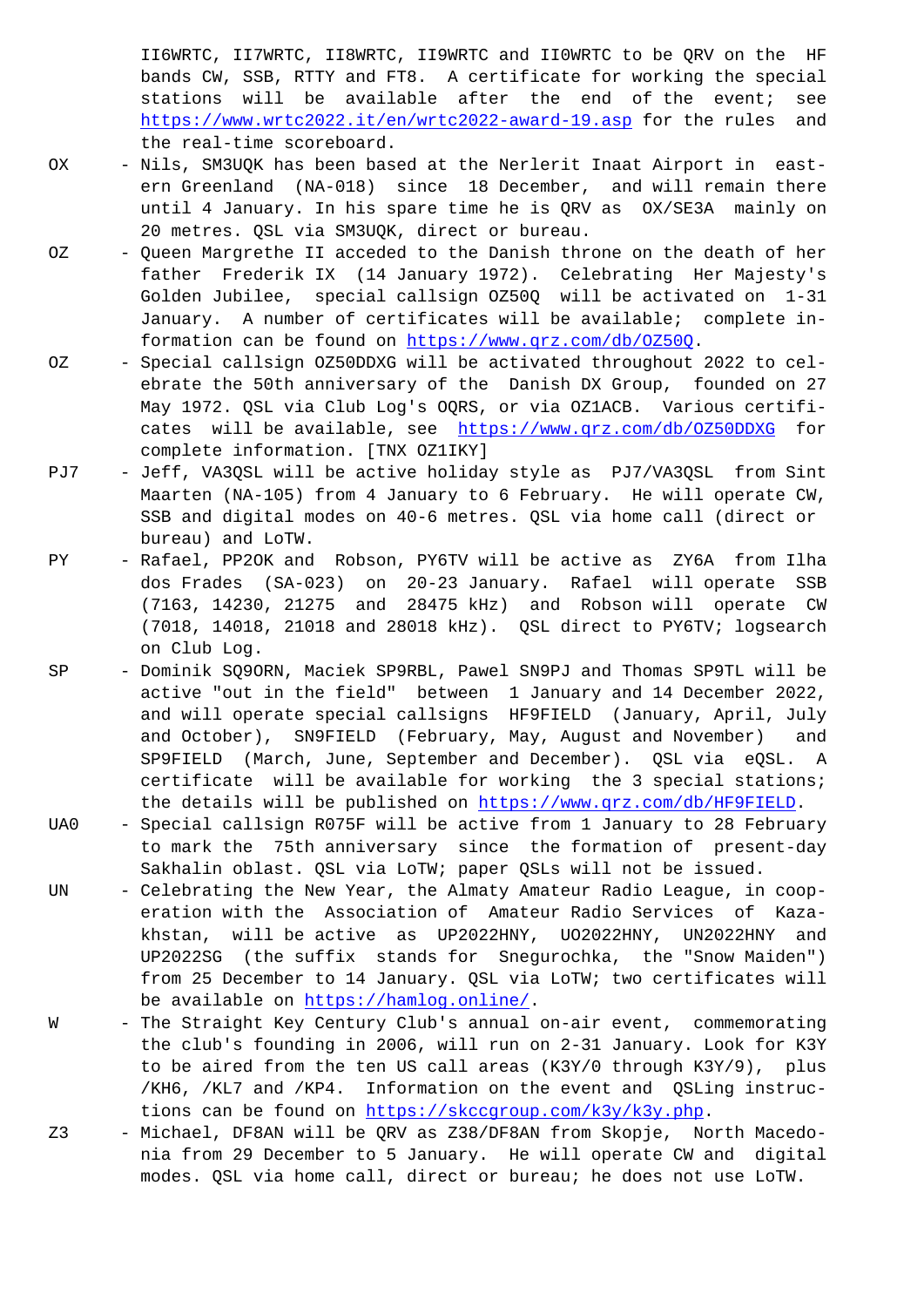\*\*\* 4 2 5 D X N E W S \*\*\* \*\*\*\* GOOD TO KNOW ... \*\*\*\* =========================== Edited by I1JQJ & IK1ADH Direttore Responsabile I2VGW

Access to the main functions of www.425dxn.org is provided by the 425DXN App for Android. It is available on Google Play - free of charge, no ads. Enjoy!

2022 CONTEST UNIVERSITY ---> Registration is now open for the 2022 Contest University (CTU), to be held on 19 May at the Hope Hotel near Dayton, Ohio. See https://www.contestuniversity.com/ for the details. This is a new venue for all contest-related activities taking place during the Dayton Hamvention (CTU, Contest Super Suite, Top Band Dinner, Contest Dinner, etc).

3Y0J[: LATEST NEWS ---> The companies t](https://www.contestuniversity.com/)hat will supply the team with the tents and the masts for the yagi antennas have been selected, and plans are in place for practising the critical beach landing by inflatable boat throughout the current winter season in Norway.

Cezar, VE3LYC and Otis, NP4G have joined the DXpedition, while three other operators (VE7NY, HA0NAR and RA9USU) have dropped out of the team "due to various health and personal issues".

The team reports that "more than \$130,000 out of the total budget" have been spent so far. "We have reached an income level of \$500,000", they say, "but still critically need additional \$160,000 support to be able to make it. Going to Bouvet is a huge undertaking financially as all our expenses are upfront. If you want to have the opportunity to work the rare #2 DXCC Bouvet Island, please consider to donate upfront". Read the complete Press Release #7 on the DXpedition's website (https://www.3y0j.no/).

DREAM BIG AND DARE TO FAIL ---> "Regretfully, none of the expedition projects I worked on during the co[urse of 2021 came to](https://www.3y0j.no/) fruition", Cezar Trifu, VE3LYC says. "While I couldn't move any new project forward, I did spent quite a bit of time though writing a book about the past ones". Its title is "Dream Big and Dare to Fail", and it is "addressed to all radio amateurs, chasers and activators alike. It will take you through the voyages I carried out as a solo operator or team member of various radio expeditions, from the Arctic to the Sub-Antarctic regions. You will join me along each journey and discover the challenges encountered in bringing on the air remote islands belonging to 25 IOTA references, 19 of which ranked in the Top #30 on the IOTA Most Wanted List out of 1136 groups activated to date. Apart from its documentary aspect I wished to provide, I hope that its reading will encourage everyone to pursue his/her own adventure dream, whichever may be, and strengthen his/her resolve in coping with all the ups and downs that it may entail. This project also gave me a new opportunity to acknowledge many of those who helped me bring my own adventure dreams to life".

The book (240 pages, full color, with 516 illustrations) will be available for purchase in early January and orders accepted via PayPal. The website (https://ve3lyc-book.weebly.com/) will be updated with the details over the next couple of weeks. For the time being, any inquiries and expressions of interest can be addressed to the author at ve3lyc[@]hotmail.com.